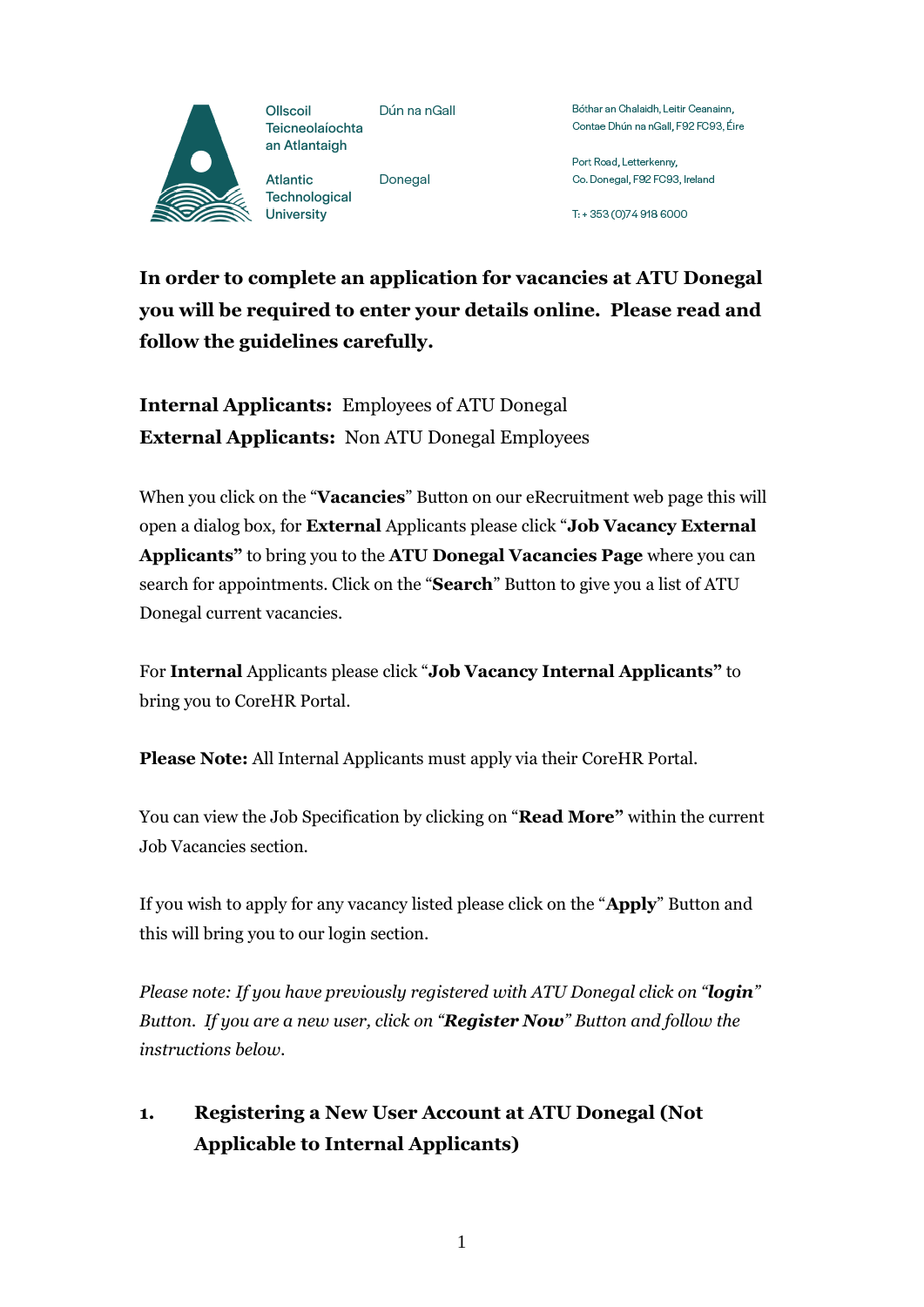In order to create a new account, you must complete the details on the 'Register New User' page. The following details are required:

First Name, Surname, Email address and Password.

Your password must be between 8 and 20 characters and include mixed case letters and numbers.

This email address and password combination will be used to login to ATU Donegal eRecruitment website so please keep these details safe.

*If at any time you forget your password please enter your email address and click on the "Forgotten Password?" Button and a new password will then be emailed to you.*

Please ensure to read the Terms & Conditions in this section and click on the **"click to agree"** checkbox.

When all the details have been entered correctly please click on the "**Register**" Button. You will then be required to enter your details on the online application for the job that you are applying for.

#### **2. Creating an Application**

During the course of the application you will be required to complete various sections of the online application. Within each section any field marked with **\*** is mandatory and must be completed.

To move between sections of the application you must click on the relevant Buttons at the bottom of each section.

## **The following explains the function of the Navigation Buttons as you navigate through the application:**

- Click on the "**Save and Next"** Button to save details entered and to bring you to the next section of the application.
- Click on the "**Add"** Button to insert a record, click on **"Save and**  Add<sup>\*</sup> if you wish to insert more than one record in a section for e.g. Qualification Details, Professional Body Membership, Employment Details etc.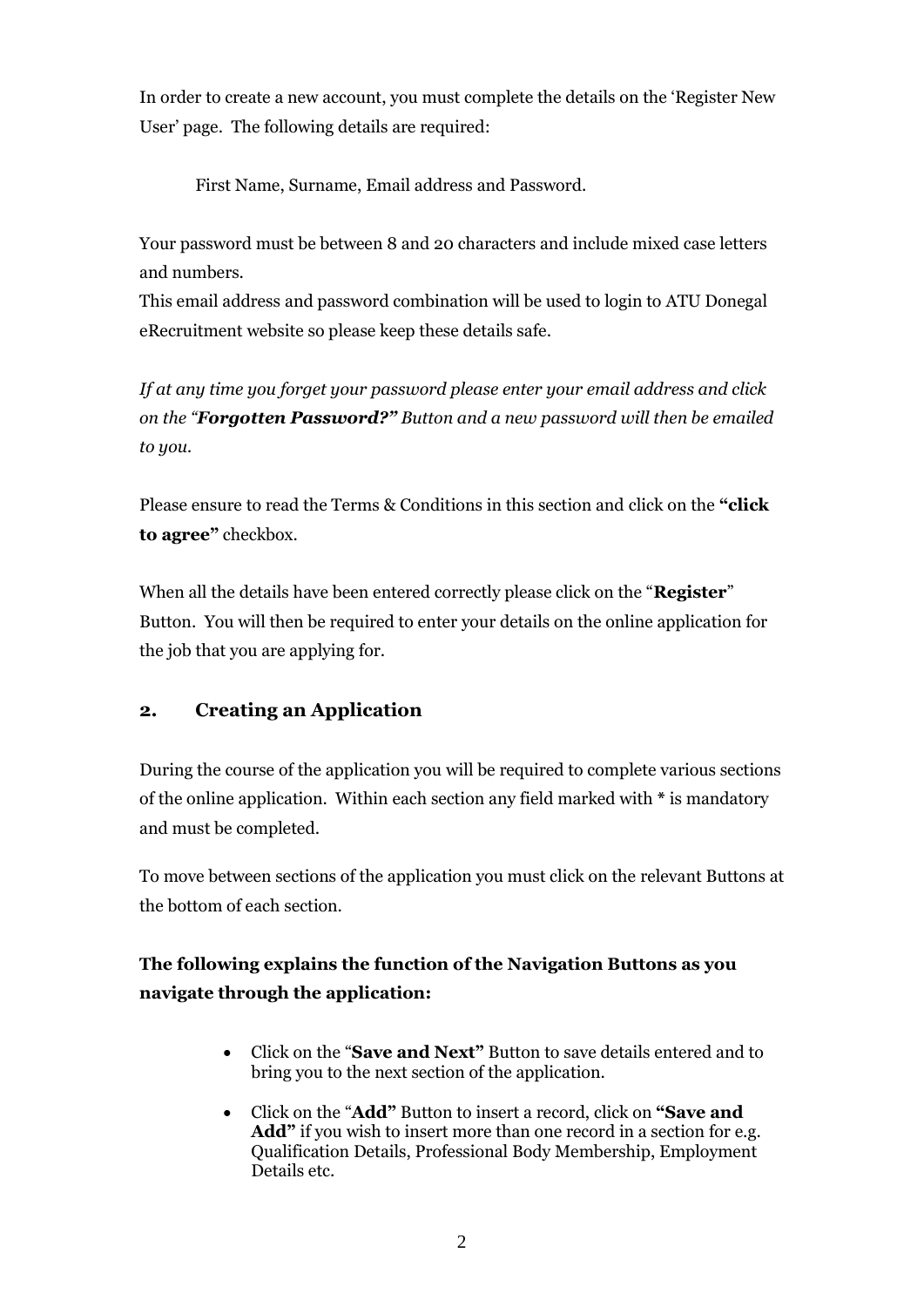- Click on the "**Next"** Button to bring you to the next section of the application.
- Click on the "**Back"** Button to bring you back to the previous section.
- Click on the "**Return to Summary"** Button to bring you back to your application.
- Click on "**Save for Later"** Button to complete the application process at a later stage, before the closing date. When ready to complete the application log back into your account, click **Application History** in the **navigation panel** on the left-hand side, click on "**Details"** to view and/or complete the Application.
- Click on the "**Print Friendly Summary"** Button if you wish to print your application before submitting.
- Click on the "**Submit"** Button to submit your application.

## **3. Equal Opportunities Monitoring**

ATU Donegal is committed to Equality, Diversity and Inclusion and in order to capture the diversity of applicants an Equal Opportunities Monitoring Section is included on the online application. Please note: any information provided in this section is strictly confidential and for HR statistical purposes only and does not form part of the short-listing process.

#### **4. Submitting your Application**

*It is very important to keep note of the specified closing date and time to ensure successful submission of your online application before the deadline. If you are in the process of applying for a post online and the closing time is approaching a message will appear on screen informing you that the competition is closing in x minutes.*

You will not be permitted to make any changes to your application once it has been submitted so please ensure all your details have been entered correctly in each section.

To assist you the system will automatically have a green tick in the summary screen indicating which sections have been completed.

When you have completed all sections and are ready to submit the application,